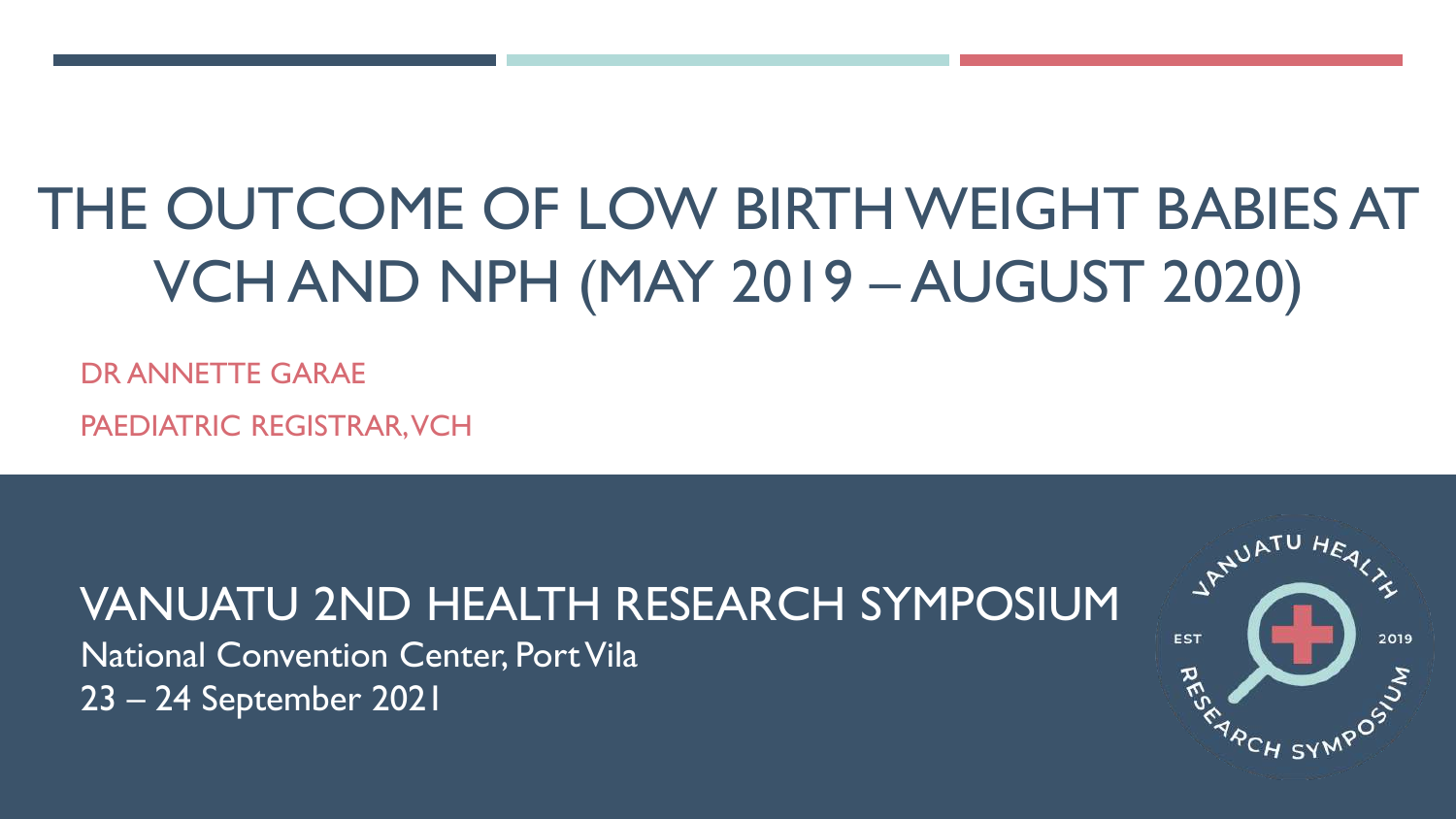# INTRODUCTION

- Low Birth Weight (LBW) is defined as a weight at birth of less than 2500g (WHO)
- I5 20% of all births globally or more than 20 million newborn annually are LBWT infants;
- Over 95% of the world's LBW infants are born in low and middle income countries (WHO)
- **LBW** is a significant public health indicator of maternal health, nutrition, healthcare  $\frac{1}{2}$   $\frac{1}{2}$ delivery and poverty

**RES** 

Preterm birth is the most common direct cause of neonatal mortality.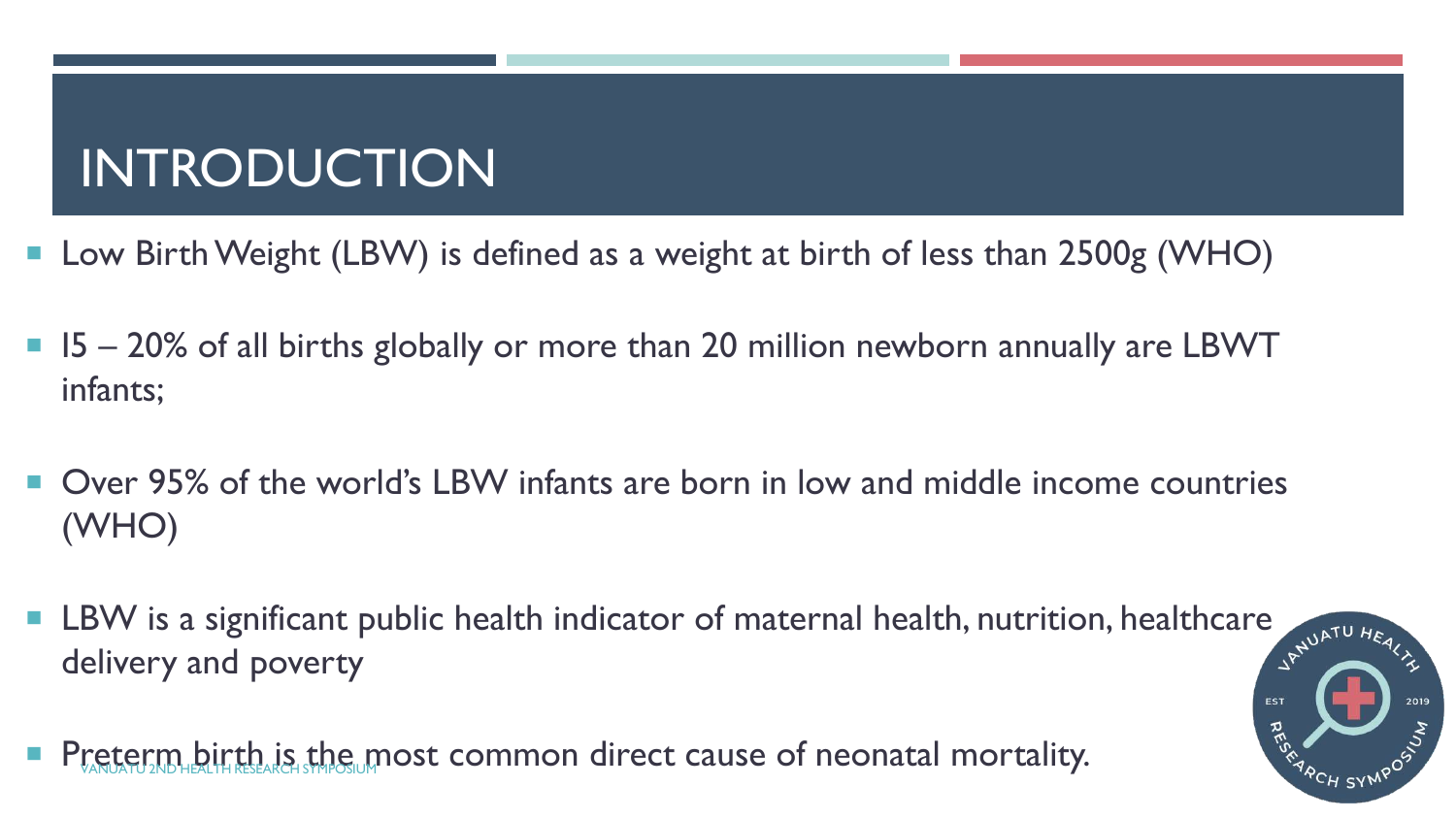# BACKGROUND

### **UNANUATU MINISTRY OF HEALTH**

- HEALTH SECTOR STRATEGY (2021 – 2030)

2.3 Improve quality maternal and child health service coverage through the filing of staff vacancies in all community care facilities, and the resourcing of facilitybased and outreach services

2.4 Reduce maternal, under-5 five children, infant and neonatal mortality through the establishment and resourcing of comprehensive facility based and integrated outreach antenatal and child health services and emergency referral systems substanting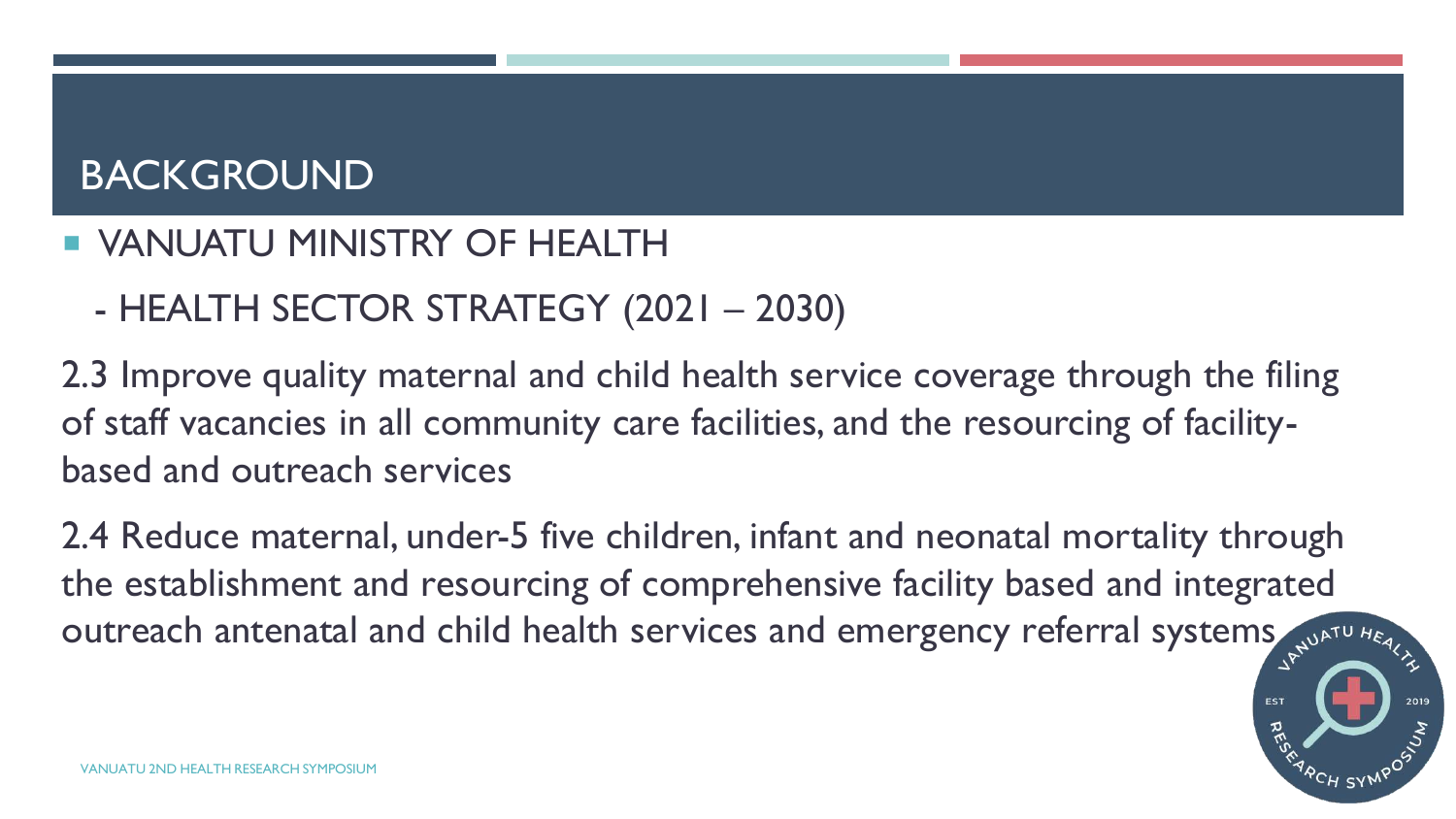# BACKGROUND

- At VCH, in 2020, prematurity and LBW was the leading cause of admission to SCN and 2<sup>nd</sup> cause of death among newborns, top leading cause of referrals (43%)
- Only 2 special care nurseries ward in Vanuatu VCH and NPH
- 9 incubators at VCH, 5 incubators in NPH
- Human Resource I medical officer, I senior registrar, 2 paediatricians

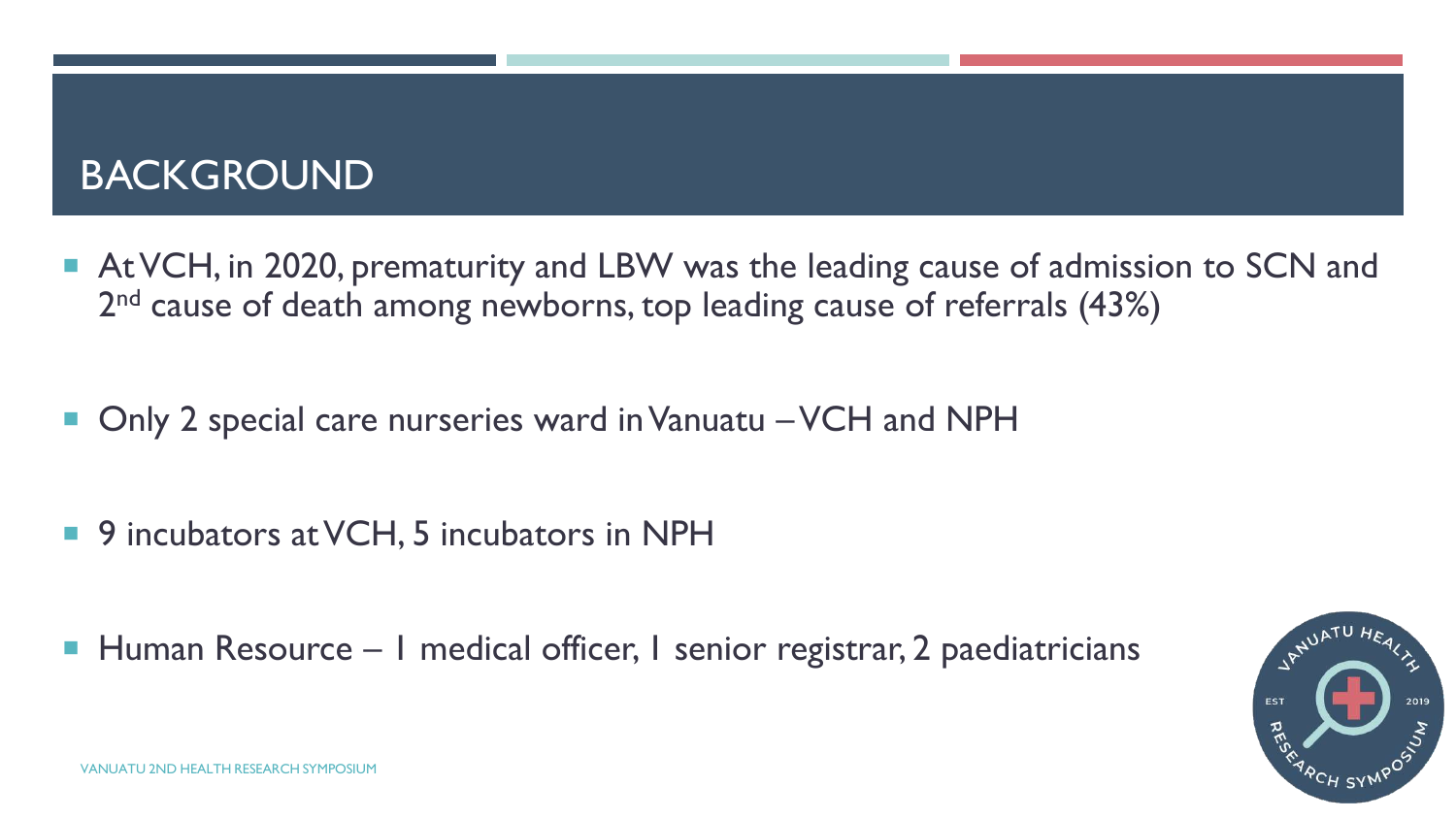# RESEARCH QUESTION

■ How do low birth weight babies fair once they discharged from VCH and NPH?

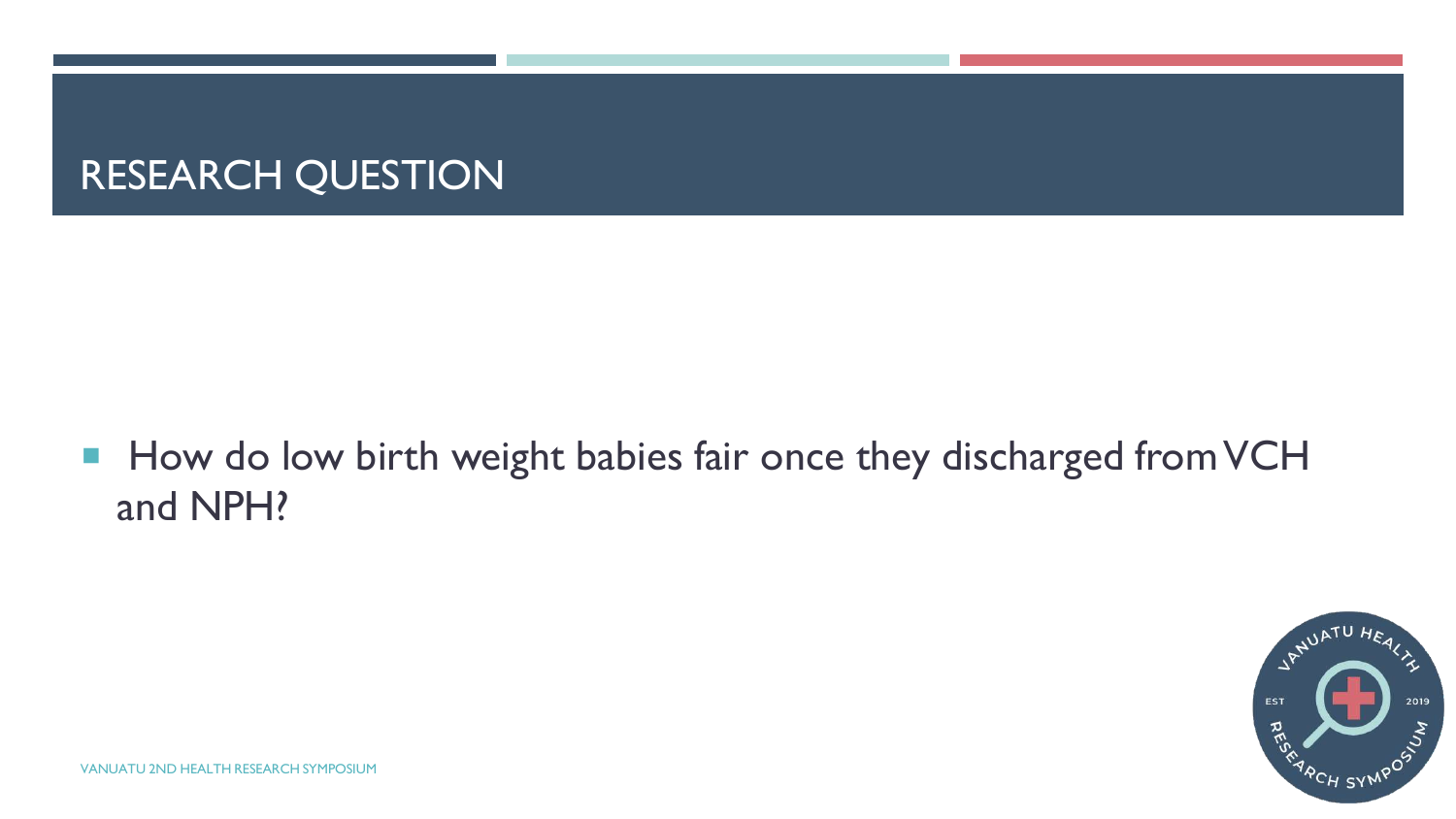### AIMS

# *Aims*

■ To document outcomes of low birth weight babies admitted to Special Care Nursery (SCN) of Vila Central Hospital and Northern Provincial Hospital at 6 months and 12 months post discharge

To explore how preterm delivery and caring for a low birth weight baby  $\frac{1}{2}$  has an impact on a mother's mental social and physical wellhas an impact on a mother's mental, social and physical wellbeing.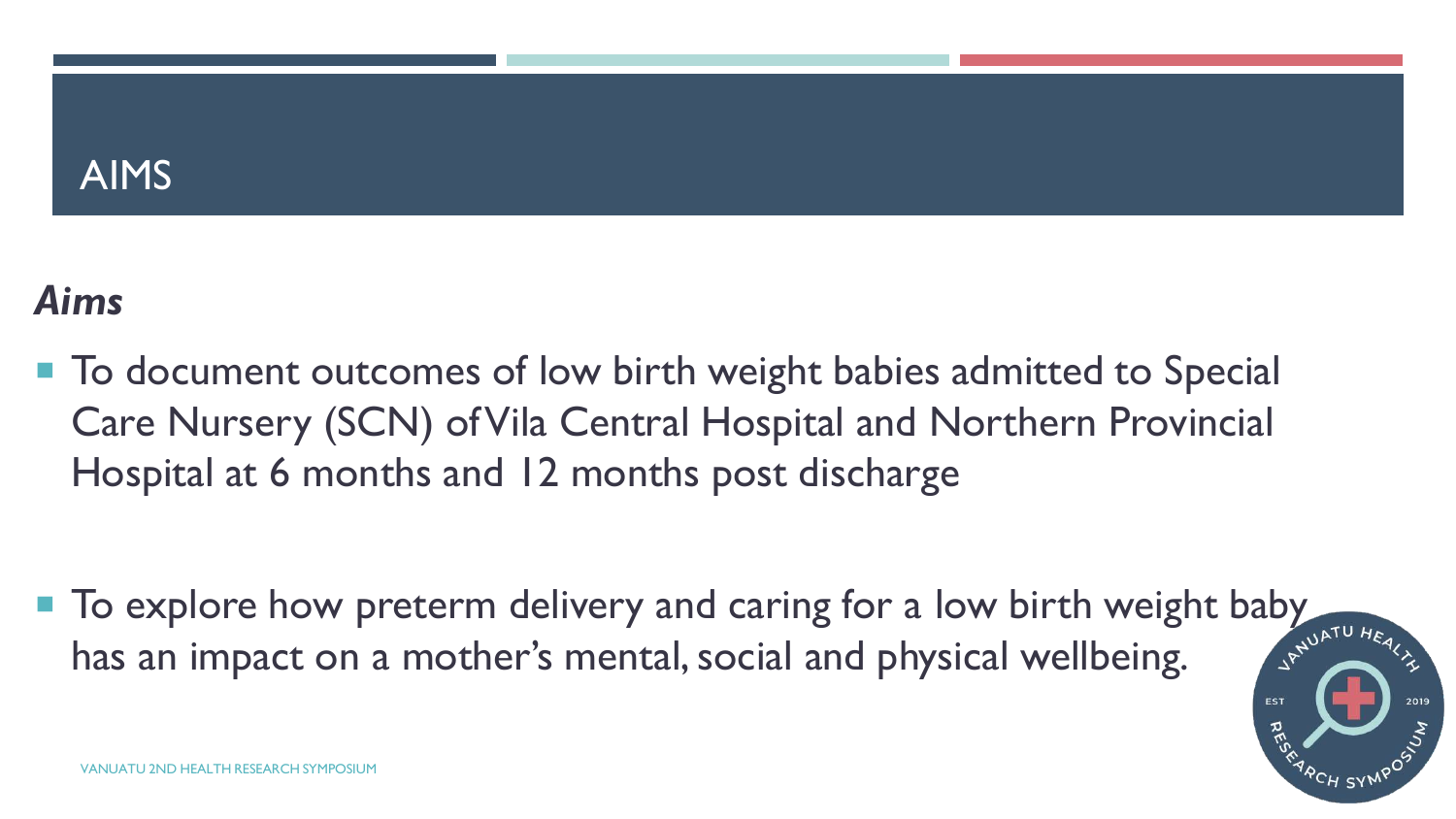# METHODOLOGY

- **Type** A mixed study prospective descriptive observational cohort study and a qualitative study
- **Timeline** May 2019 to August 2020
- **Sites** -VCH, NPH, Lenakel Hospital, Norsup Hospital, Godden Memorial Hospital, Melsisi Health Centre, Kerepei Health Centre, Talise Village, Atchin Dispensary,

Erakor Dispenary, Bwatnapni Dispensary, Vansasa Village, Sakau Health Center,

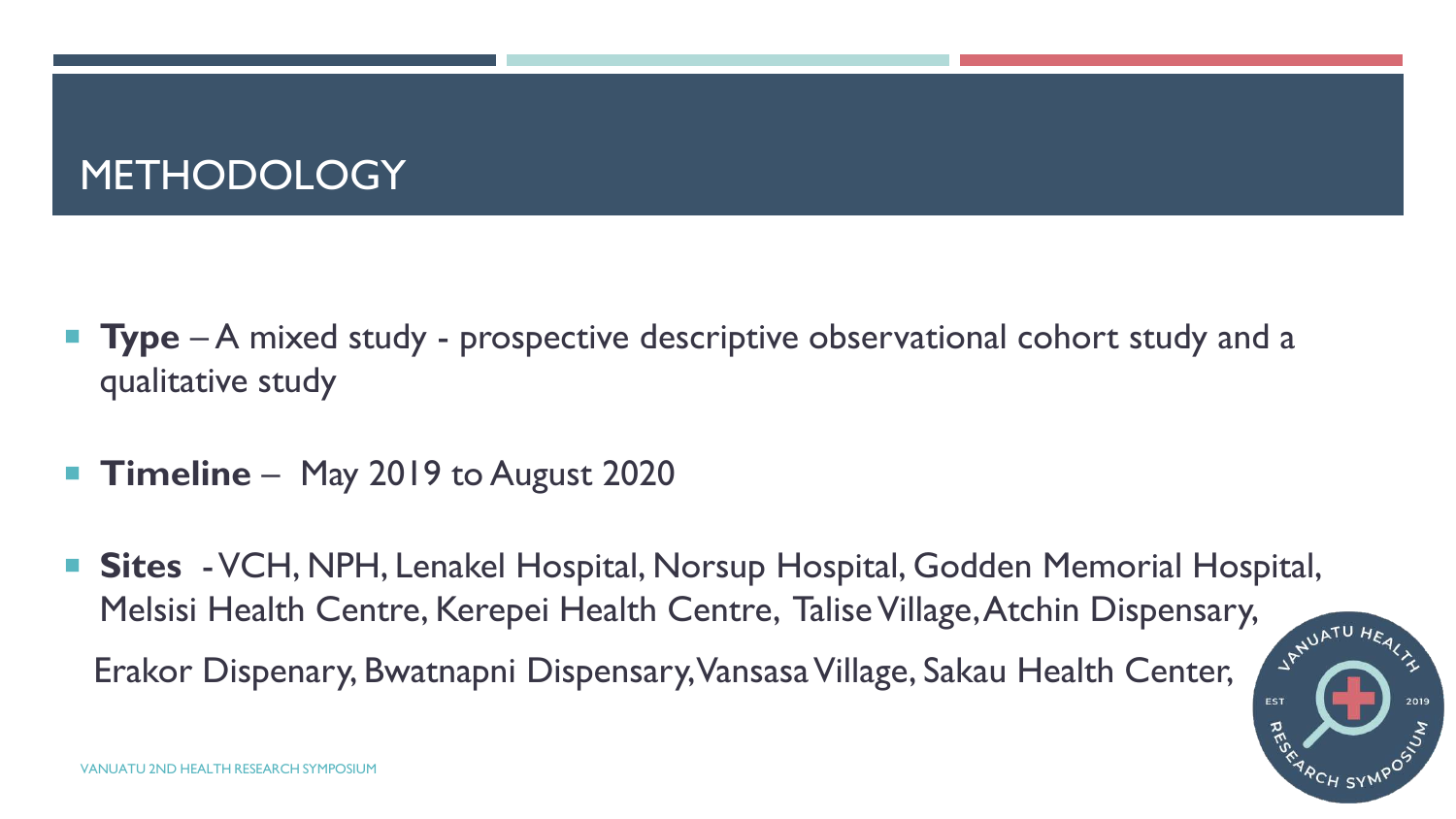# METHODOLOGY

# **F** Study population

- Inclusion: All babies born with birth weights of less then 2500g admitted to SCN at VCH and NPH
- Exclusion: Babies admitted to SCN over 2500g
- Follow Up Period 6 months and 12 months of age
- **Method of Data Collection**

- Individual Patient and mother questionnaires, VANUATU 2ND HEALTH RESEARCH SYMPOSIUM

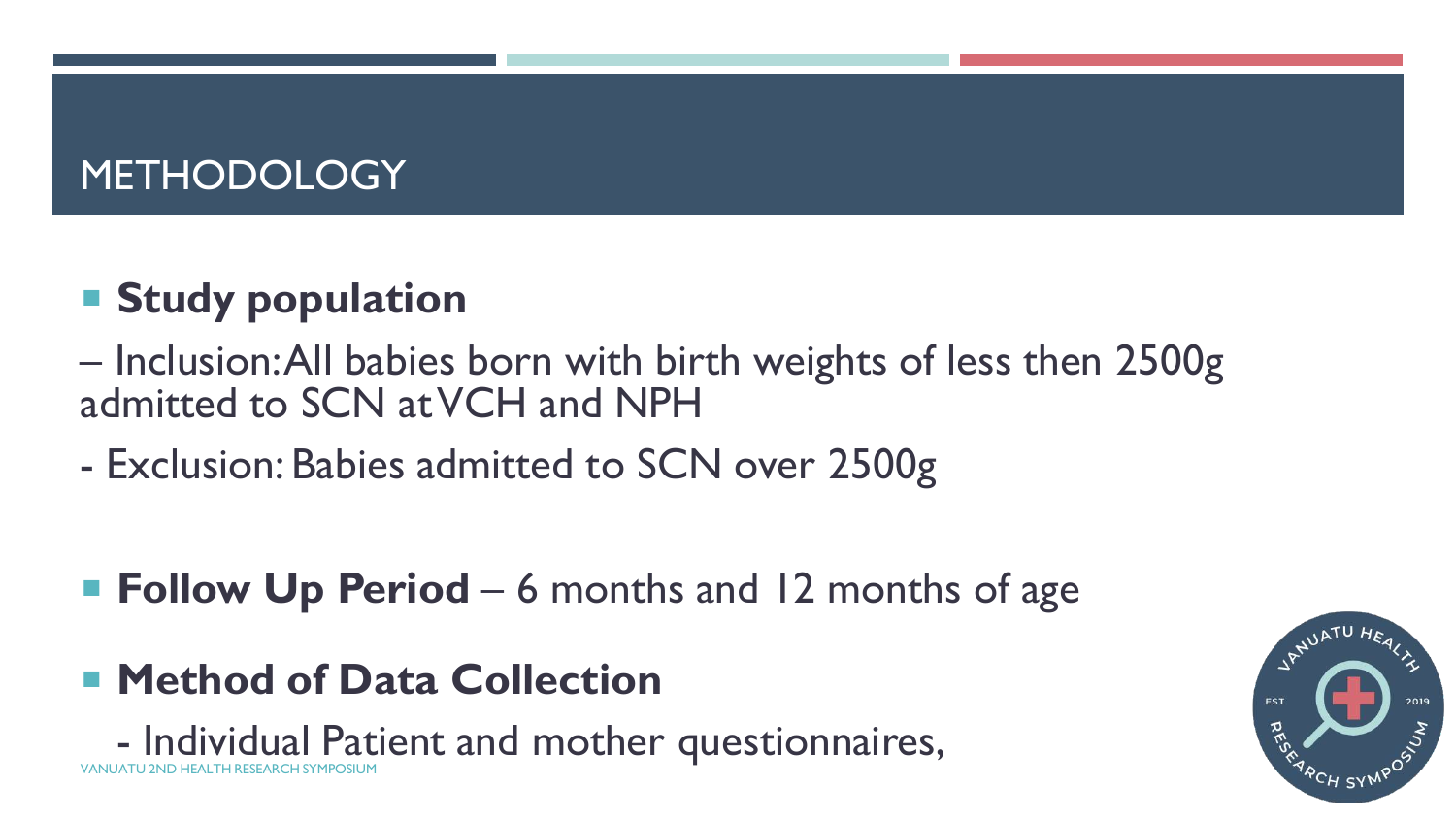### RESULTS (PROSPECTIVE)



#### VANUATU 2ND HEALTH RESEARCH SYMPOSIUM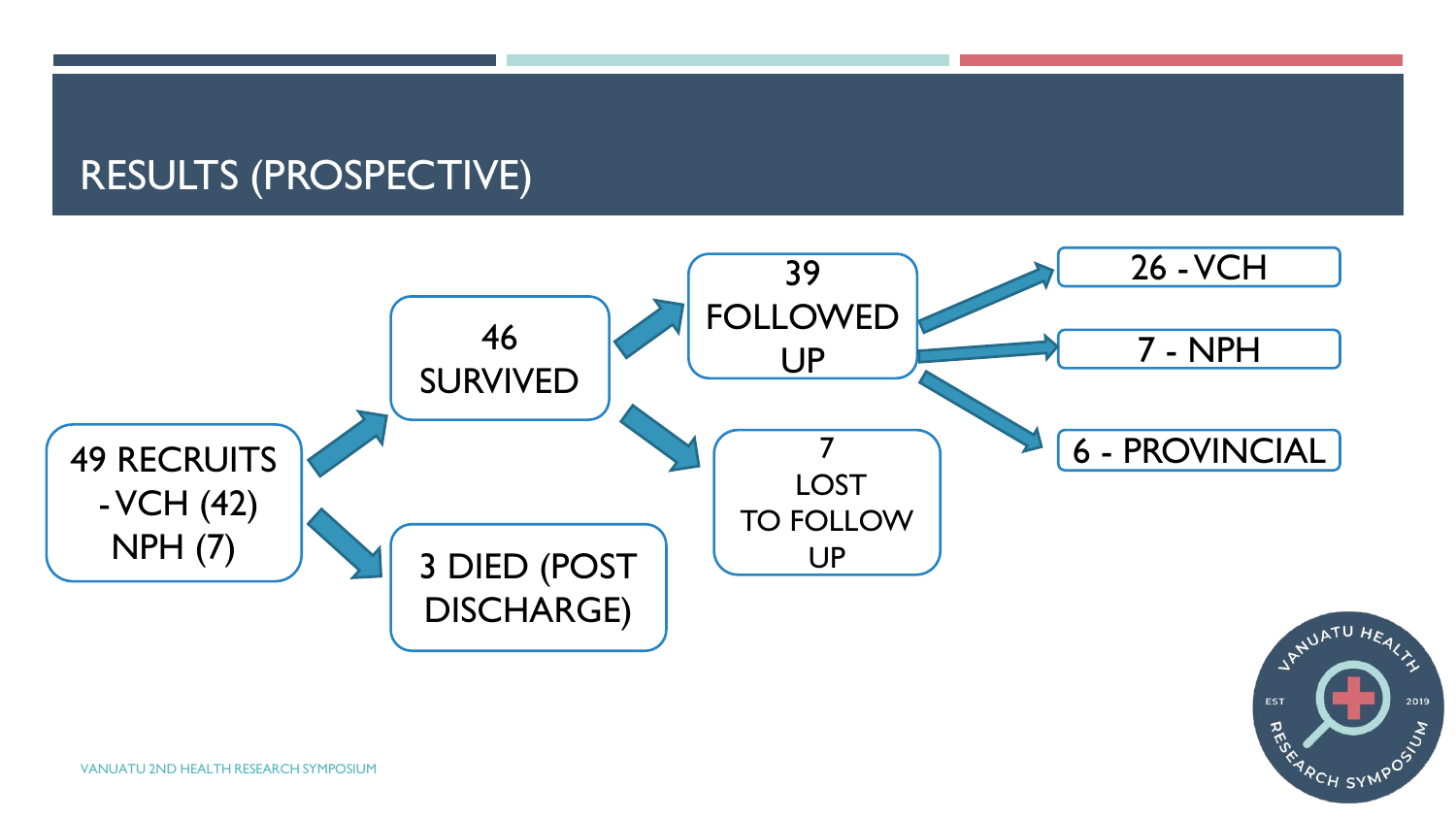| <b>RESULIS (PROSPECTIVE)</b>                     |                         |          |                    |  |
|--------------------------------------------------|-------------------------|----------|--------------------|--|
| <b>STUDY POPULATION</b>                          |                         |          |                    |  |
| <b>SEX</b>                                       | 21 Male: 28 Female      |          |                    |  |
| MODE OF DELIVERY                                 | 44 NVD (4 BBA) : 5 LSCS |          |                    |  |
| <b>WEIGHT CATEGORIES</b>                         | < Ikg (ELBWT)           | 1(2%)    |                    |  |
|                                                  | $I - I.499kg (VBLWT)$   | 9(18%)   |                    |  |
|                                                  | $1.5 - 1.999$ kg        | 34 (69%) | JANUATU HEALT      |  |
|                                                  | $2 - 2.499$ kg          | 5(10%)   | 2019<br><b>EST</b> |  |
| <b>AVERAGE LENGTH OF</b><br><b>HOSPITAL STAY</b> | 24 days                 |          | ARCH SYMPOSTS      |  |

# RESULTS (PROSPECTIVE)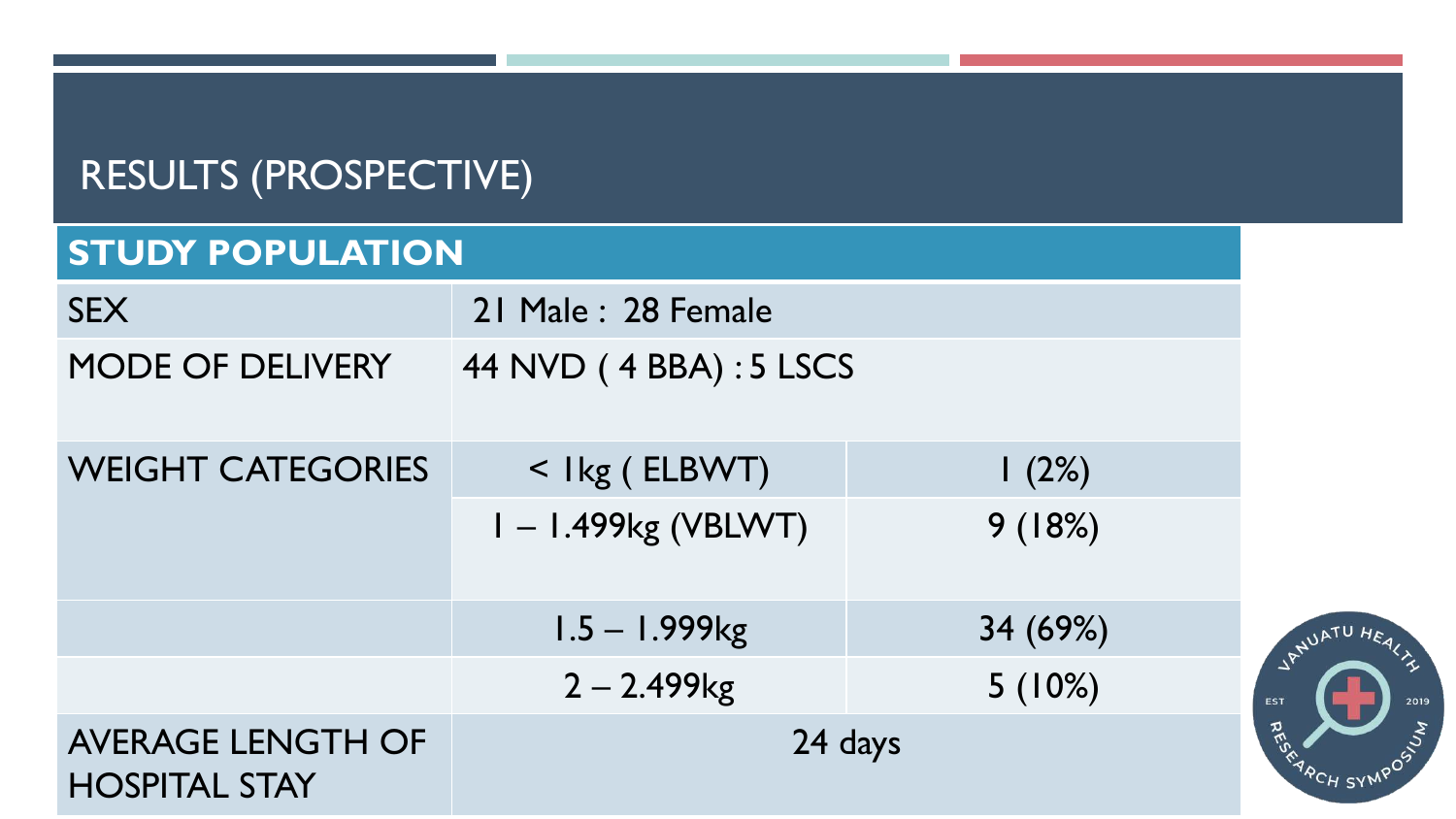# RESULTS (PROSPECTIVE)

- 6 months post discharge follow up ( 34 patients)
- *- Median weekly weight gain was 170g/week (IQR: 138.5 – 206.5g/wk)*
- *- 4 babies are partially immunized*
- *- 2 of them were admitted for pneumonia*
- *- 3 deaths*
- **12 months post discharge follow up (39 patients)** 
	- *Median weekly weight gain was 67.5g / week (IQR: 48.5 – 78.3g/wk)*
	- *- 22 babies still had not received their 1 year immunization*
- 30 infants screened for Retinopathy of prematurity:
	- *- 1 suspected Retinal Detachment*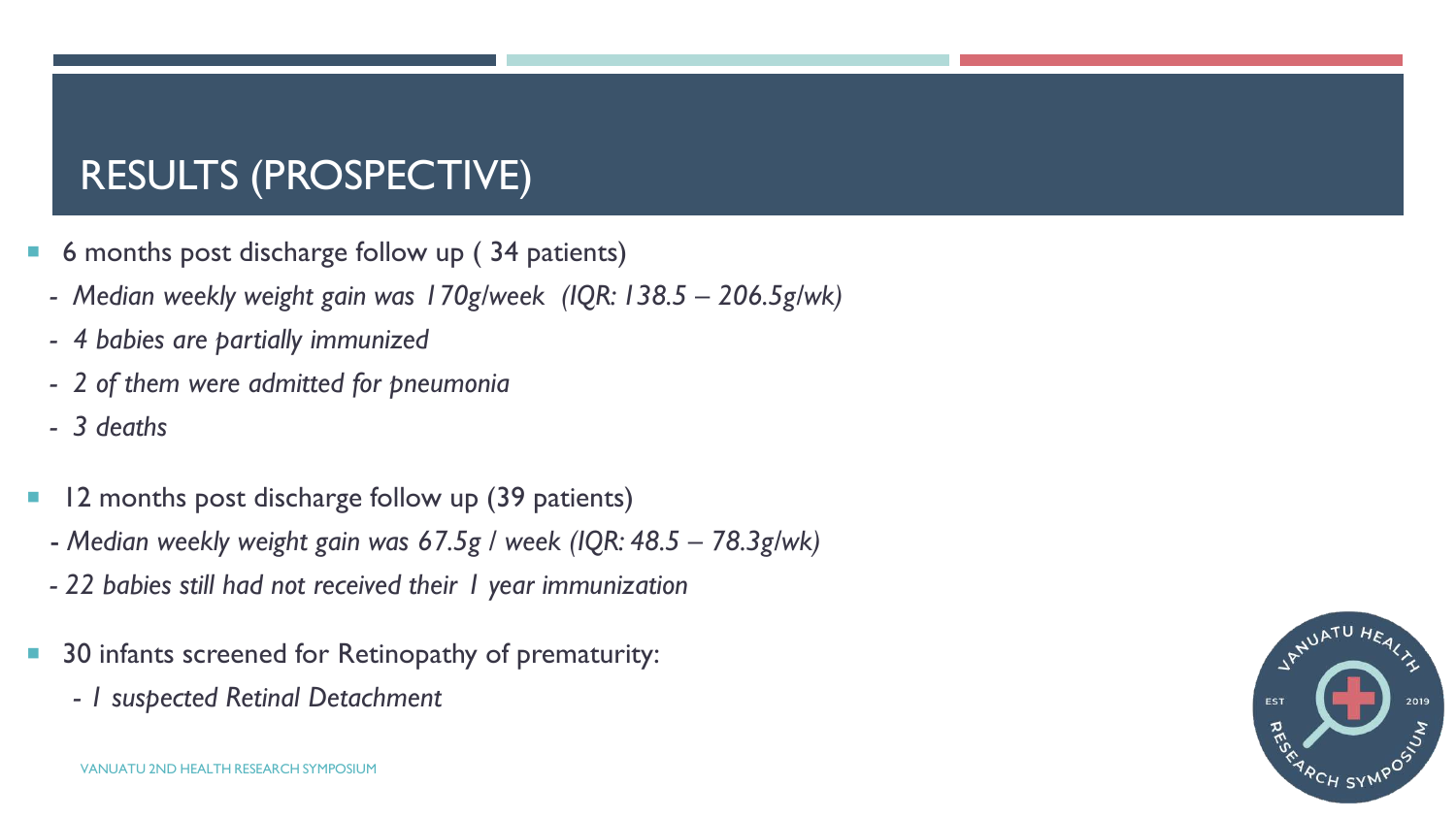# RESULTS (QUALITATIVE)

| <b>Question</b>                                  | <b>Main themes identified</b>                                                                           |
|--------------------------------------------------|---------------------------------------------------------------------------------------------------------|
| I. Why do you think your baby was<br>born early? | " mekem tumas wok - cleaning up /<br>laundry, gardening', "stress blo wok"                              |
|                                                  | 2 mothers reported "domestic<br>violence"                                                               |
|                                                  | I mother reported movement during<br>disaster (volcanic eruption)<br>as a cause of her preterm delivery |
| VANUATU 2ND HEALTH RESEARCH SYMPO                |                                                                                                         |

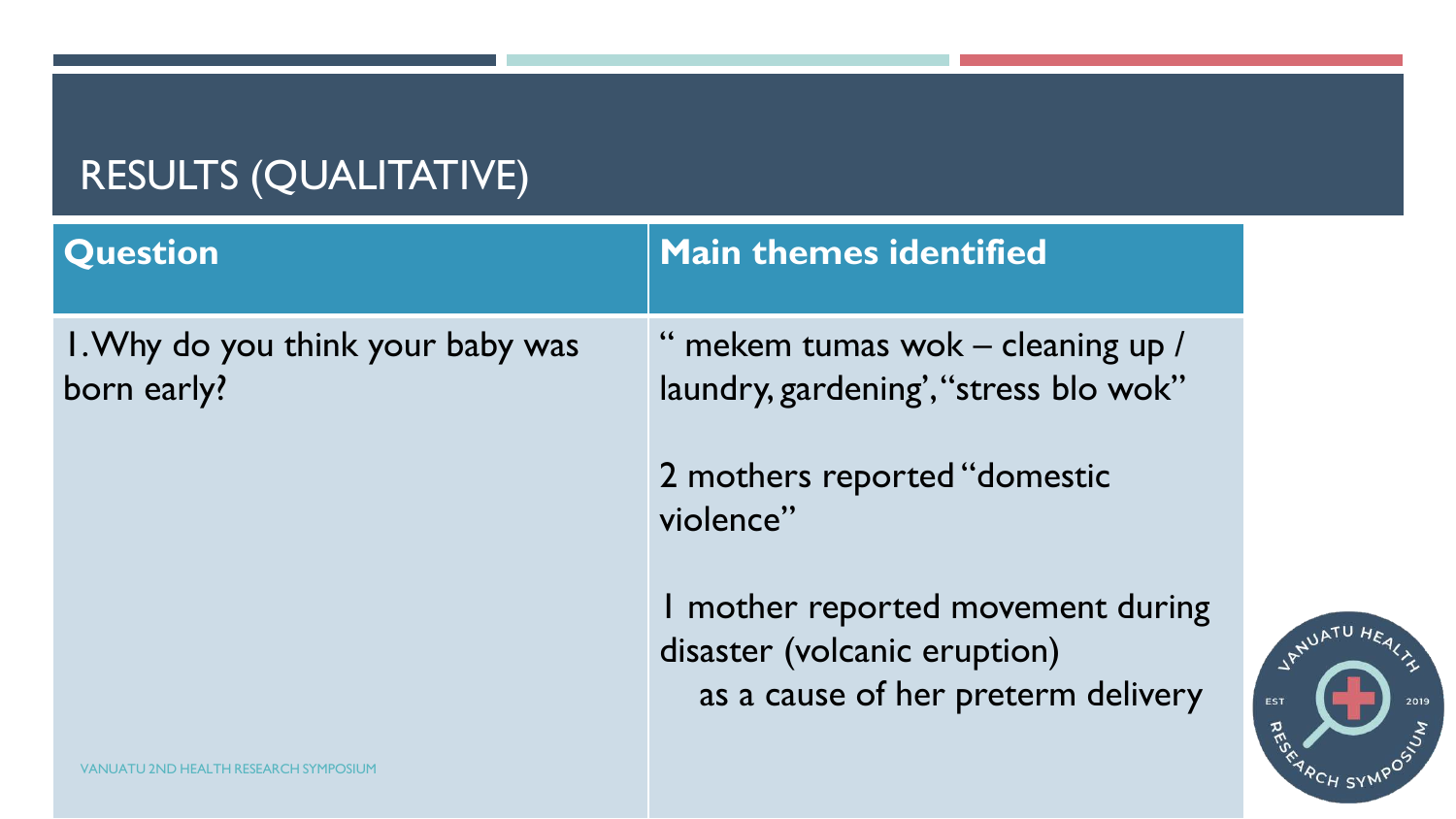# RESULTS (QUALITATIVE)

| <b>QUESTION</b>                                   | <b>Themes identified</b>                                                                                                                                     |
|---------------------------------------------------|--------------------------------------------------------------------------------------------------------------------------------------------------------------|
| Who is helping you look after baby?               | maternal grandmother,<br>$\blacksquare$<br>no-one<br>$\blacksquare$<br>father of baby<br>$\blacksquare$<br>extended family<br>$\blacksquare$                 |
| What are the struggles faced during<br>admission? | 'Dirty toilets/washroom', 'frequent 3<br>hourly feeds', felt alone at times no<br>families visited, get hungry after hours<br>because dinner served so early |

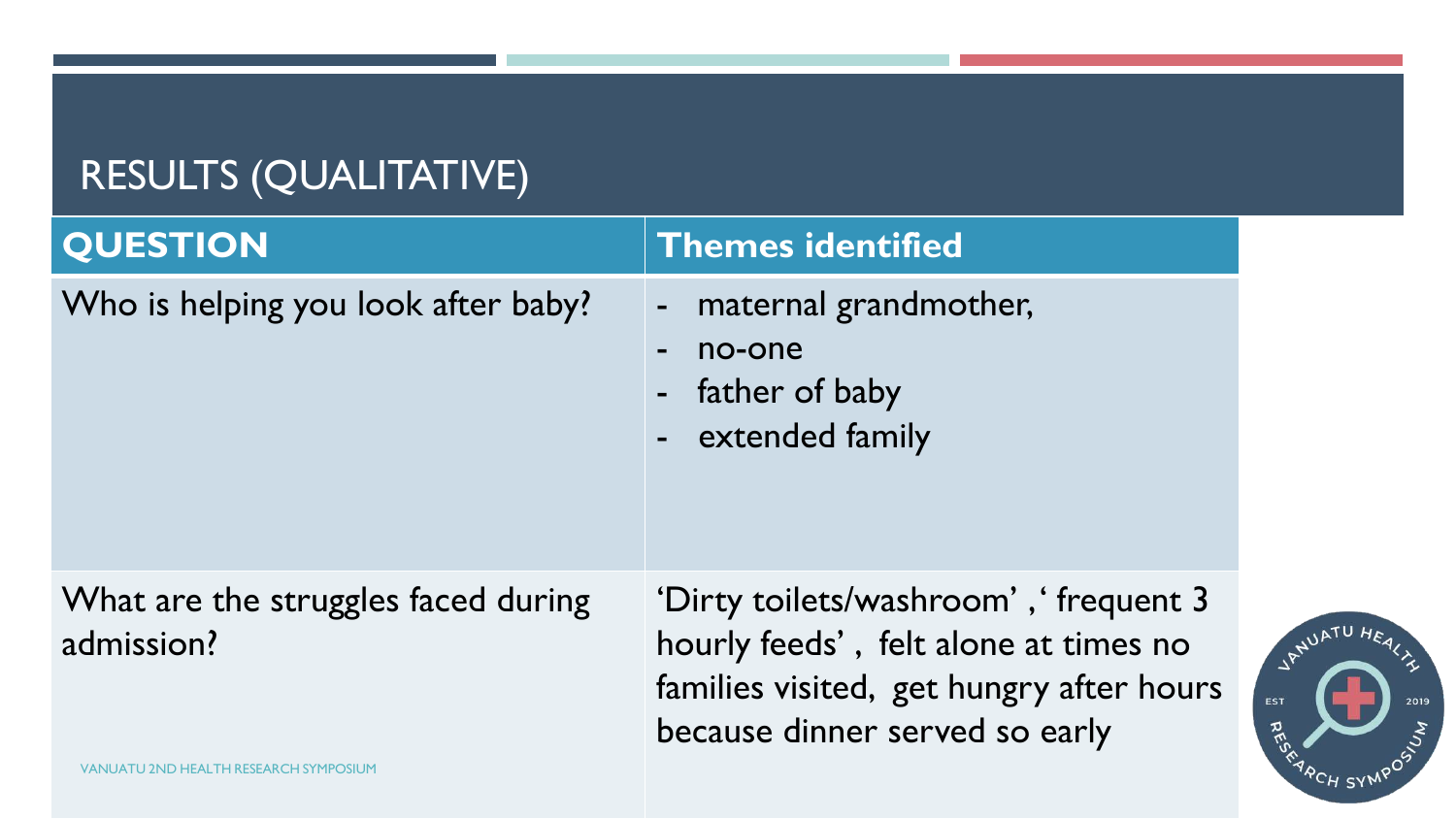# **DISCUSSION**

- **Babies were thriving well in the 1st 6 months post discharge but more slower in the 2<sup>nd</sup>** 6 months most likely due to introduction of the supplementary feeding
- **I** out of 30 babies screened showed complications of ROP
- Access to vaccines and vaccine hesitancy remains an issue
- **Perform** Psychological stress is associated with preterm delivery and caring for low birth babies
- Limitation a small study, only over 1 year, research funding

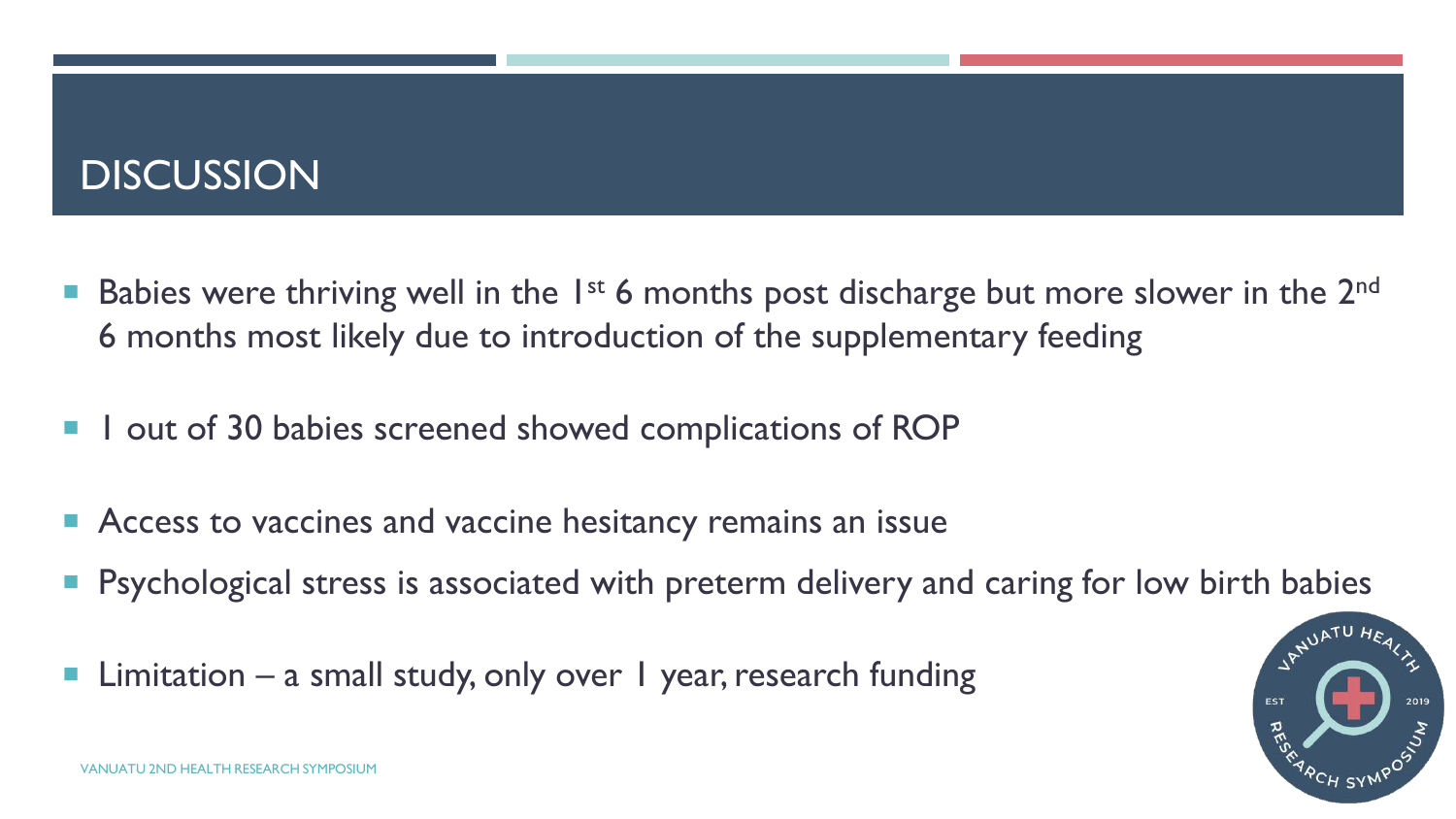# RECOMMENDATIONS

- **All provincial health facilities to have appropriate resources to care for newborns** (warmer, incubators, resuscitor)
- **Paediatrician in NPH**
- Continue training of all health staff in Kangaroo Mother Care, Early essential newborn care, Neonatal resuscitation, and Advanced Paediatric Life Support

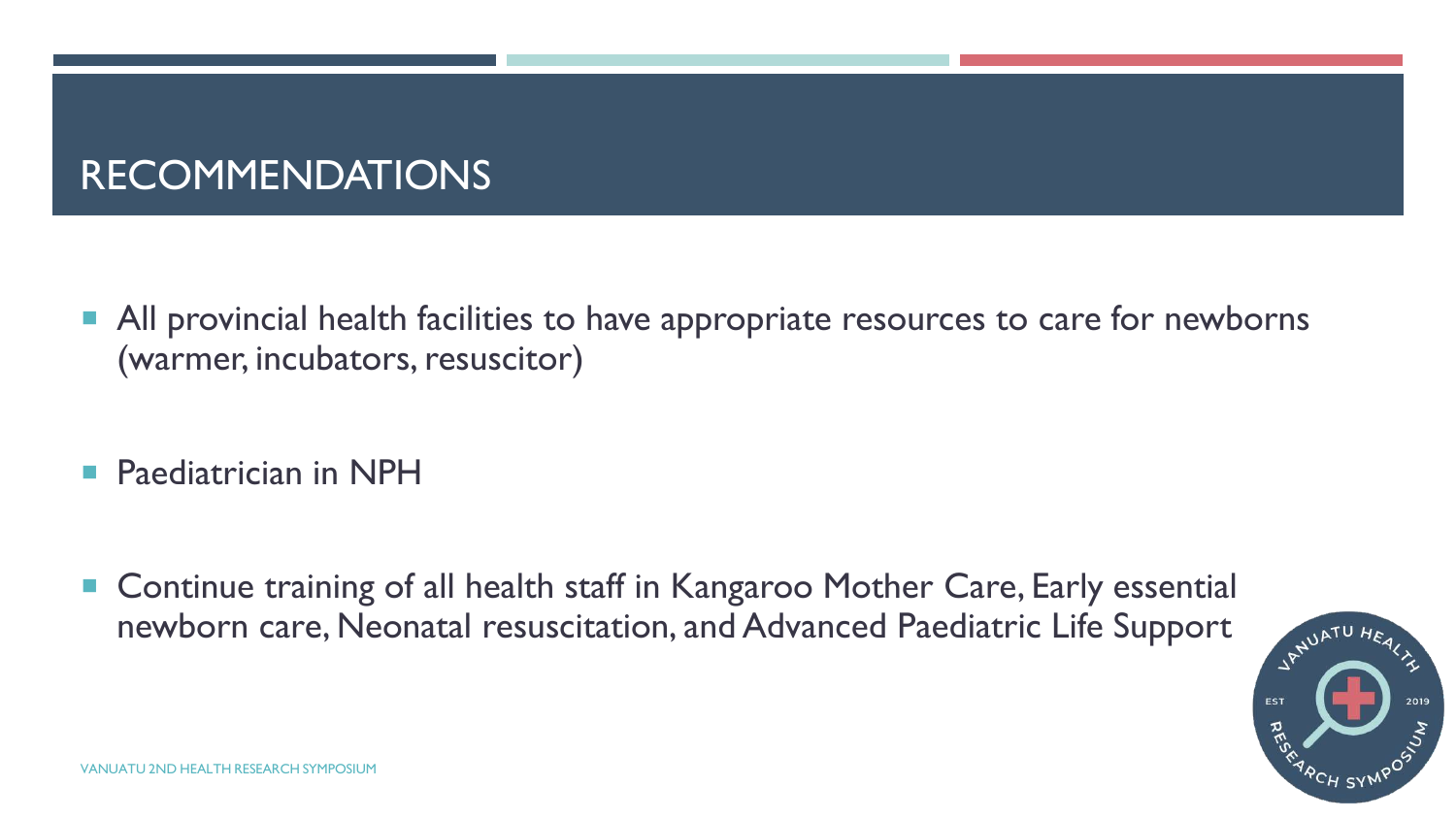# RECOMMENDATION

**Exablish a low birth weight registry linked to HIS** 

**• Develop national guidelines for management for low birth weight babies** 

**Education and advocacy for families and communities** 

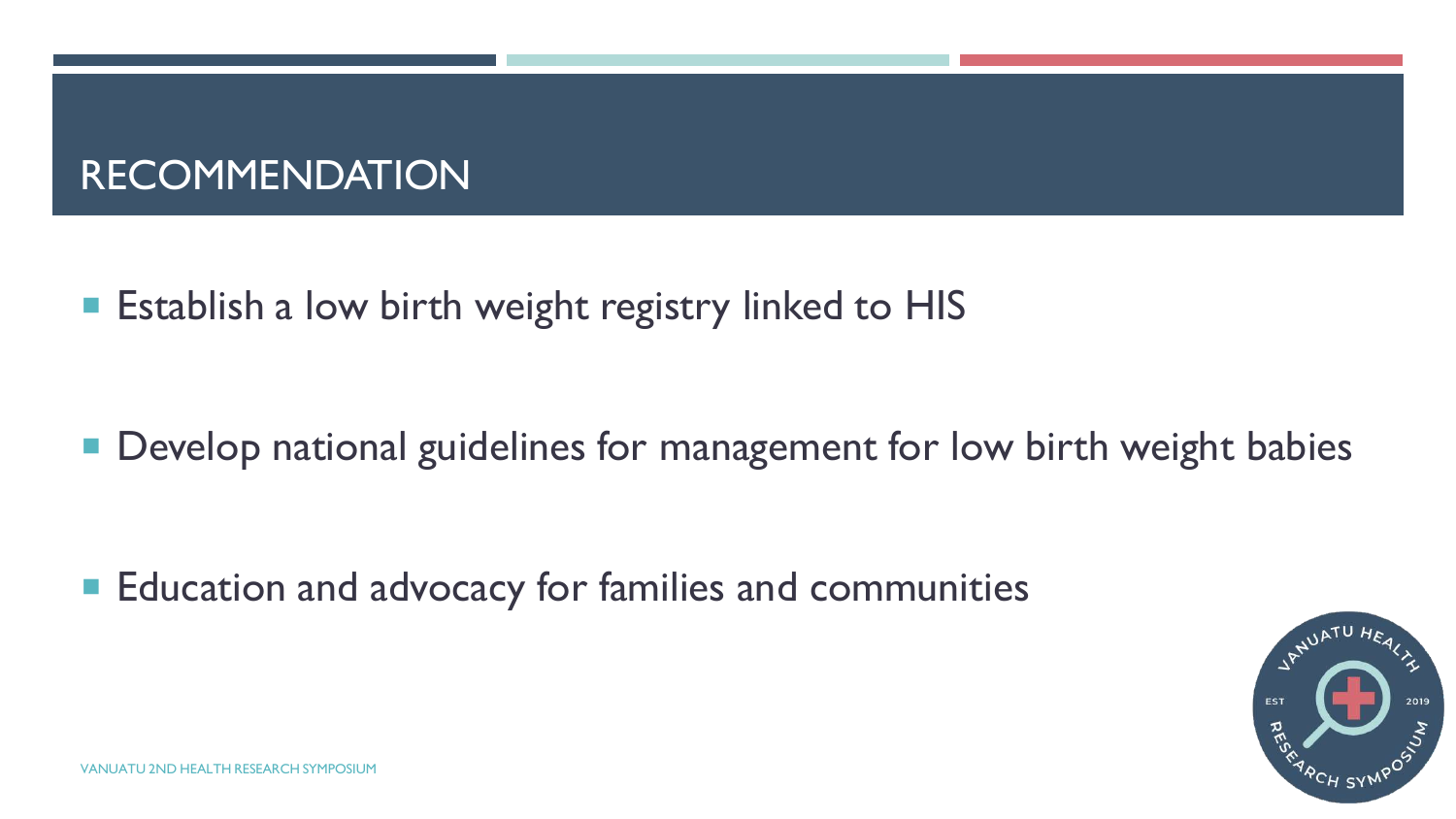

**Low birth weight babies continue to remain a huge challenge for** pediatric services in Vanuatu

**Further research in this area is essential** 

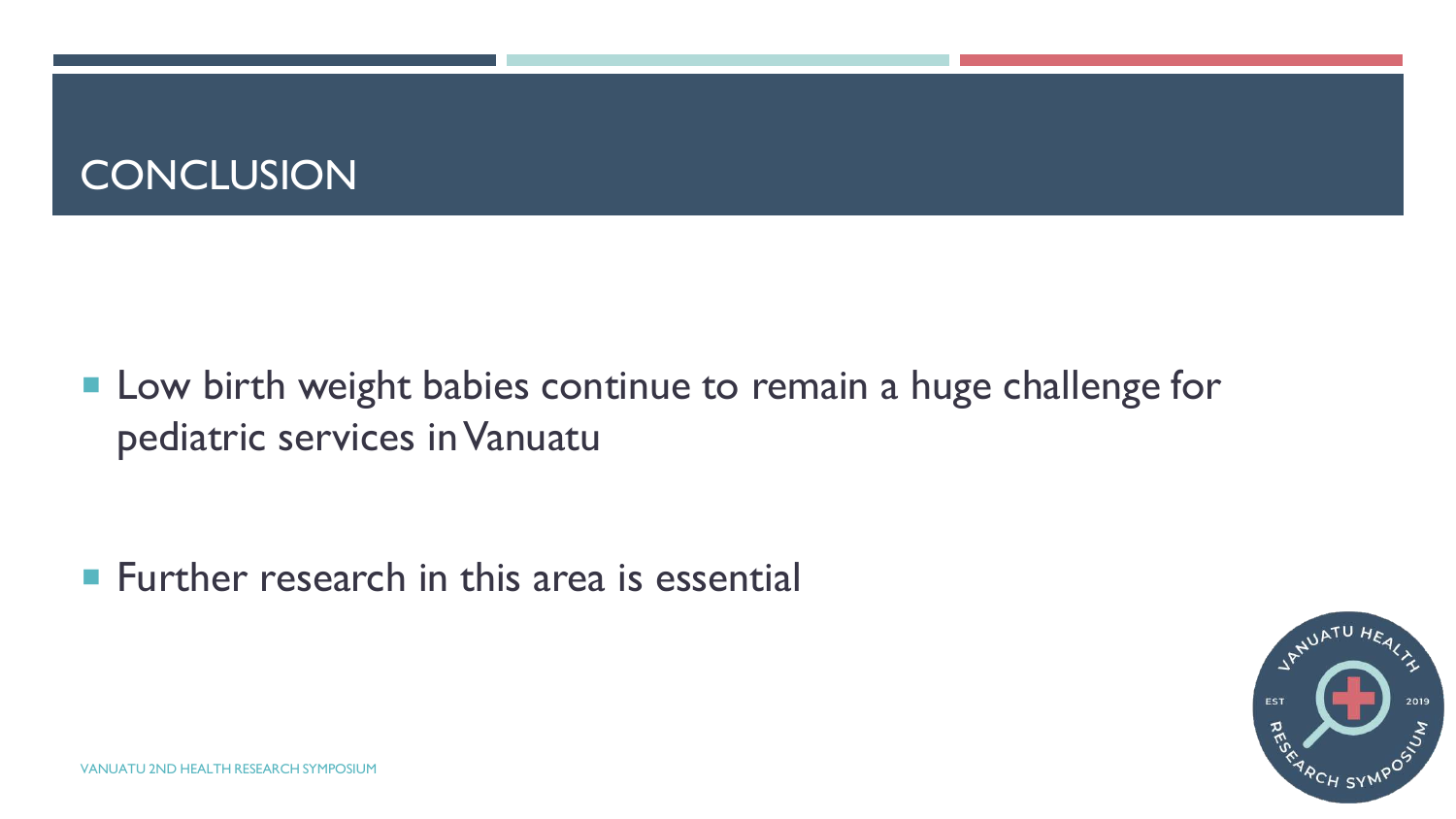# ACKNOWLEDGEMENTS

- **My patients and their families**
- My sponsors NZAID/ MOH/Ross Trust Fund/ Leomala Medical
- Supervisors Dr Caleb Vangana, Dr Orelly Thyna, Prof T.Duke, Prof J.Vince
- Colleagues who helped collect data and follow up patients